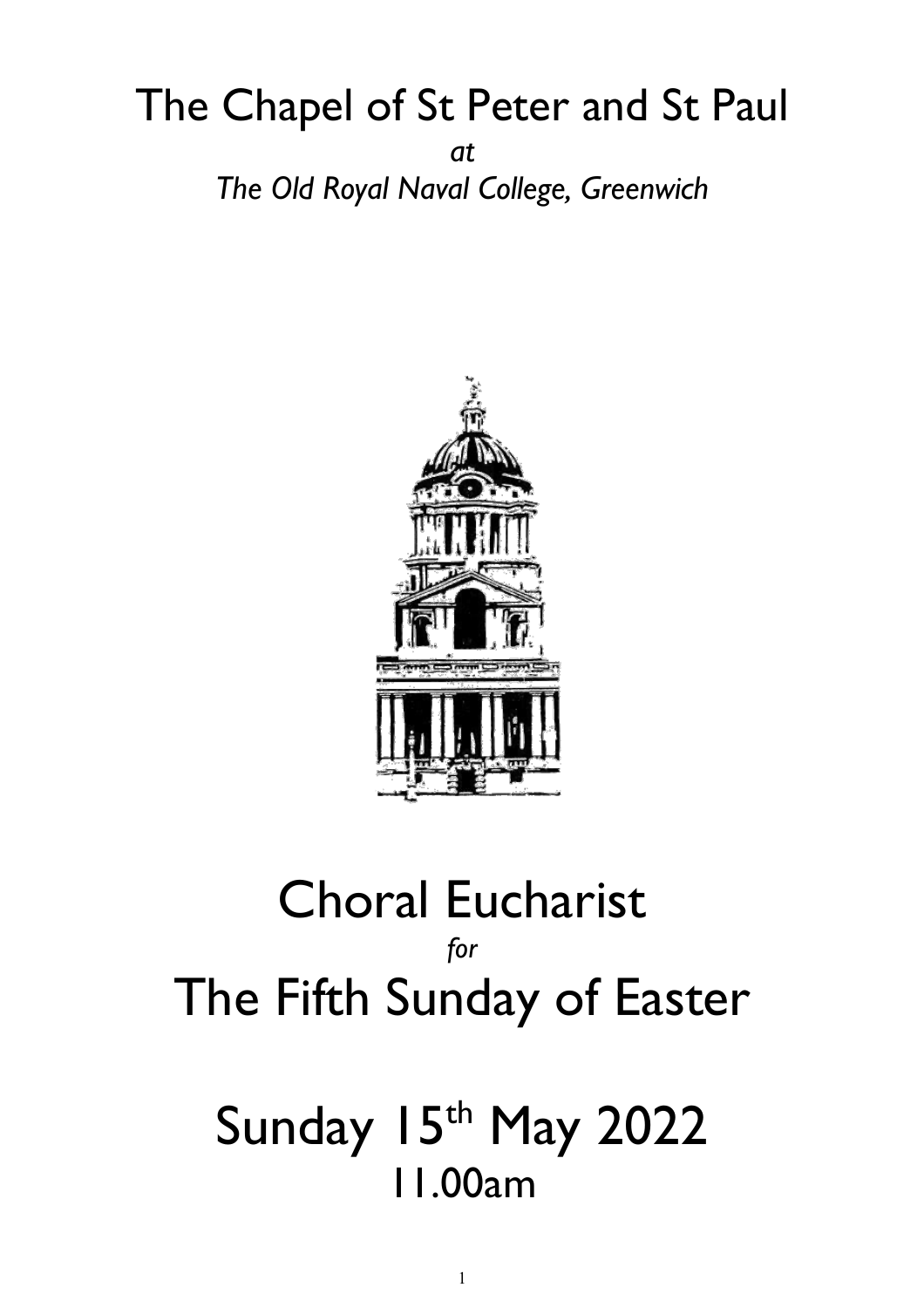Welcome to the Chapel for our worship this morning. Our service is streamed (broadcast) live on the Old Royal Naval College Facebook page and YouTube Channel. Whilst we try our best to ensure that members of the congregation are not shown on camera this may occur momentarily.

The setting of the mass is the 'Mass in E flat' by Josef Rheinberger (1839-1901).

From Thursday 27 January all restrictions relating to Covid-19 have been lifted. This means that there is no longer a mandate to wear a face covering, including in communal areas. The government suggests, however, that a face covering continues to be worn in crowded and indoor spaces where you may come into contact with people you do not normally meet. Please be mindful that some may find wearing a face covering difficult or be exempt. Thank you for your continued understanding in this matter.

A collection will be taken during the service and devices to receive your donations using contactless will be available as you leave the Chapel. We are very grateful for any donations to the Chapel Fund to support the ministry and mission of the Chapel. Details on Gift Aid for contactless donations are at the back of the service sheet.

Families are welcome to use the Queen Mary Undercroft as a self-service crèche facility. Families are also welcome to go outside and then re-enter to give children a break during the service.

Toilets and handwashing facilities are available in the Undercroft, please ask a member of staff.

At the end of the service the Clergy will process to the Ante Chapel where we may greet each other.

Coffee and refreshments are available after the service in the Queen Mary Undercroft.



An induction loop system for the hard of hearing is installed in the Chapel. An inquisibility system is a pair and to T.<br>Hearing aid users should adjust their aid to T.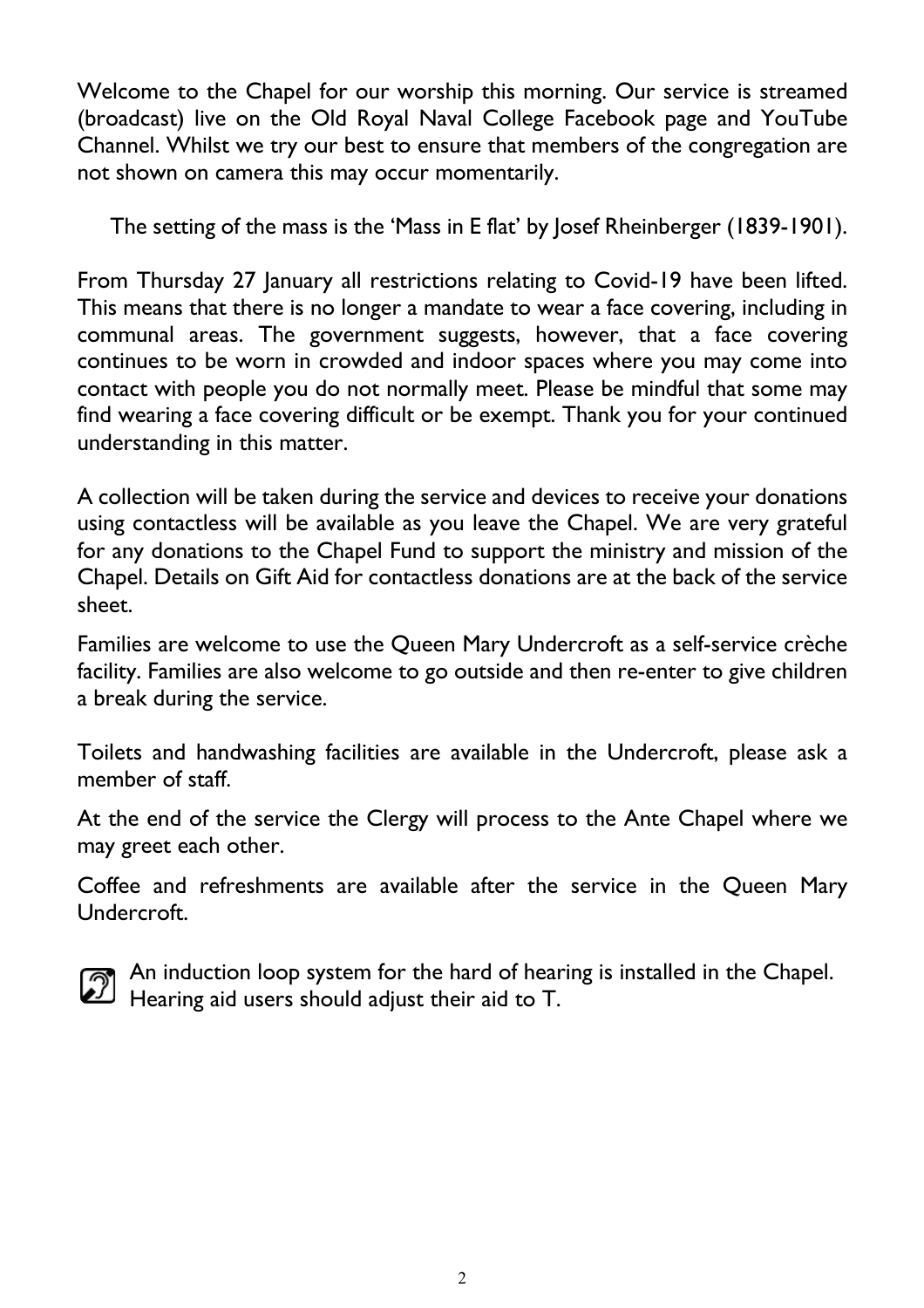# Order of Service

**INTROIT** *sung by the Choir from the Ante-Chapel*

Os justi meditabitur sapientiam: et lingua ejus loquetur judicium. Lex Dei ejus in corde ipsius: et non supplantabuntur gressus ejus. Alleluia.

*The mouth of the righteous utters wisdom, and his tongue speaks what is just. The law of his God is in his heart: and his feet do not falter. Alleluia.*

*Words: Psalm 36:30-31 (Vulgate) Music: Anton Bruckner (1824-1896*)

*Stand to sing*

GOOD Christian men, rejoice and sing! Now is the triumph of our King: To all the world glad news we bring: Alleluya, alleluya, alleluya!

The Lord of Life is risen for ay: Bring flowers of song to strew his way; Let all mankind rejoice and say: Alleluya, alleluya, alleluya!

Praise we in songs of victory That Love, that Life, which cannot die, And sing with hearts uplifted high: Alleluya, alleluya, alleluya!

Thy name we bless, O risen Lord, And sing today with one accord The life laid down, the life restored: Alleluya, alleluya, alleluya!

*Words: Cyril Alington (1872-1955) Music: VULPIUS – Melody from Vulpius's Gesangbuch Jena 1609*

**HYMN** NEH 107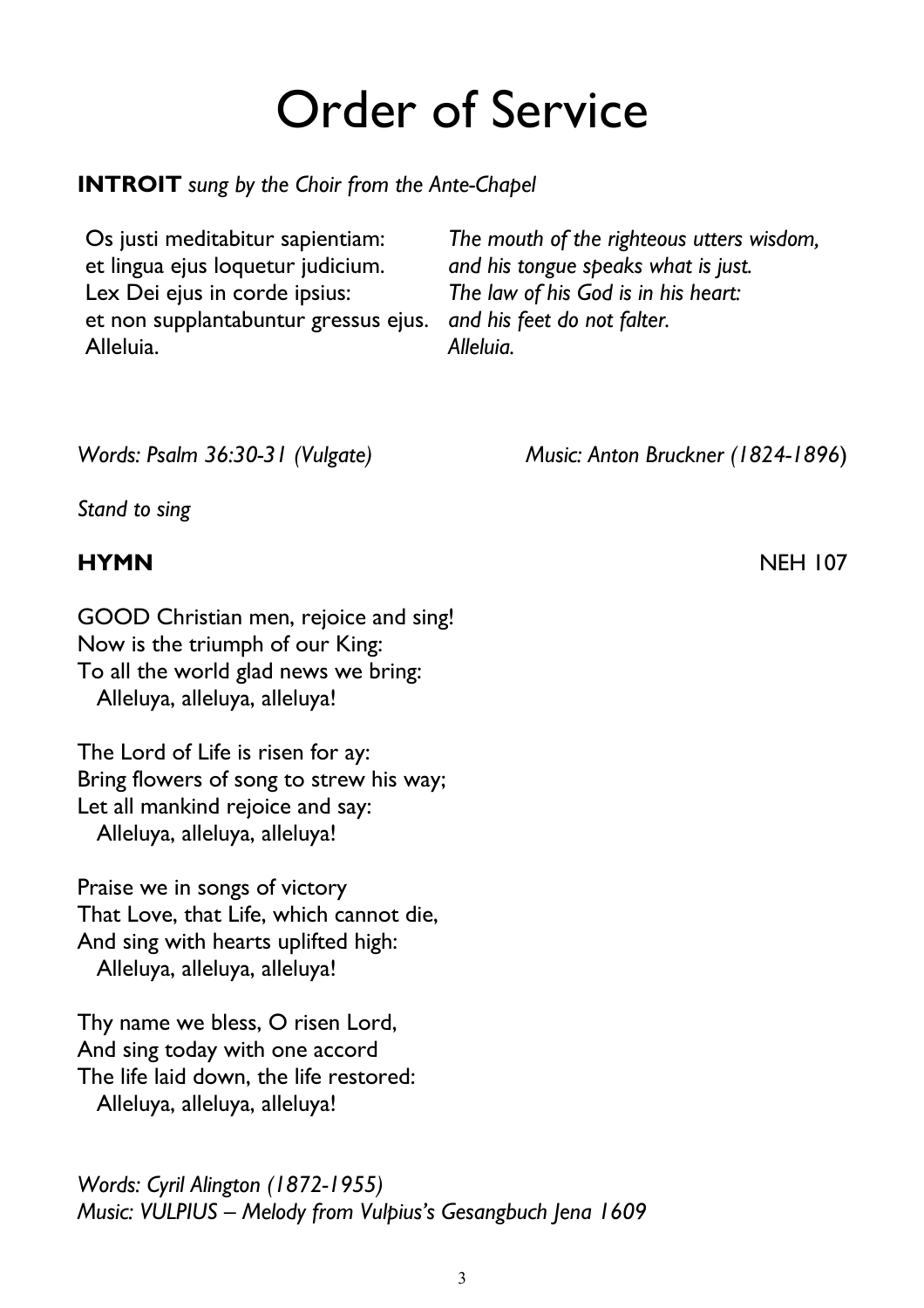#### **THE LORD'S PRAYER**

**Our Father, which art in heaven, hallowed be thy name; thy kingdom come; thy will be done, in earth as it is in heaven. Give us this day our daily bread. And forgive us our trespasses, as we forgive them that trespass against us. And lead us not into temptation; but deliver us from evil. Amen.**

#### **PRAYER OF PREPARATION**

**Almighty God, unto whom all hearts be open, all desires known, and from whom no secrets are hid; Cleanse the thoughts of our hearts by the inspiration of thy Holy Spirit, that we may perfectly love thee, and worthily magnify thy holy Name; through Christ our Lord. Amen.**

#### **THE COMMANDMENTS**

Our Lord Jesus Christ said: Hear O Israel, The Lord our God is one Lord; and thou shalt love the Lord thy God with all thy heart, with all thy soul, with all thy mind, and with all thy strength. This is the first commandment. And the second is like, namely this: Thou shalt love thy neighbour as thyself. There is none other commandment greater than these. On these two commandments hang all the Law and the Prophets.

**Lord, have mercy upon us, and write all these thy laws in our hearts, we beseech thee.**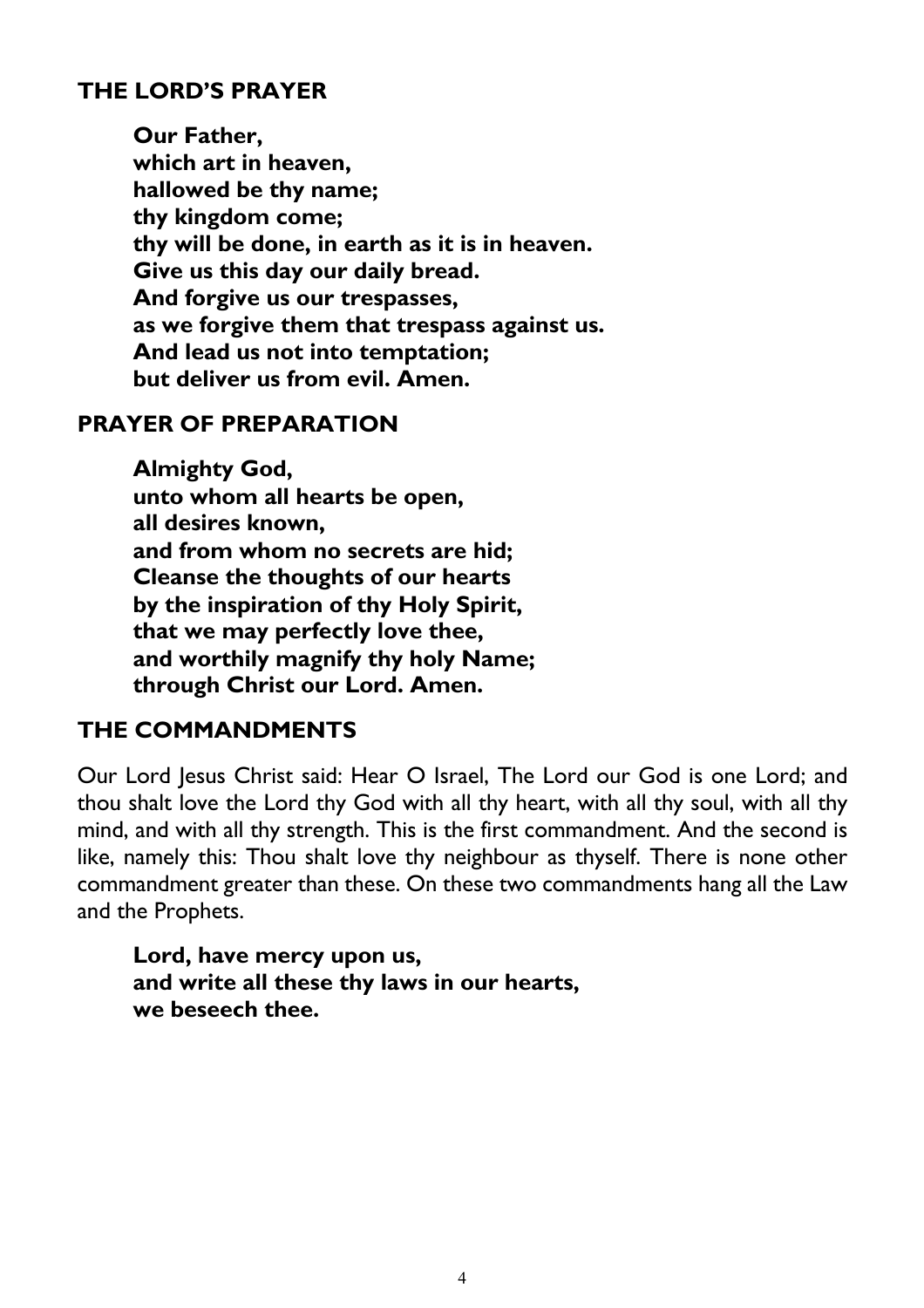### **THE COLLECT**

The Lord be with you.

*All* **And with thy spirit.** Let us pray.

*The Collect for Fifth Sunday of Easter*

O ALMIGHTY God, who alone canst order the unruly wills and affections of sinful men; Grant unto thy people, that they may love the thing which thou commandest, and desire that which thou dost promise; that so, among the sundry and manifold changes of the world, our hearts may surely there be fixed, where true joys are to be found; through Jesus Christ our Lord.

*All* **Amen.**

### **THE LITURGY OF THE WORD**

*Sit for the Reading*

First Reading Acts 11, v1-18 *Read by Jonathan Ouvry* 

Now the apostles and the brethren who were in Judea heard that the Gentiles also had received the word of God. So when Peter went up to Jerusalem, the circumcision party criticized him, saying, "Why did you go to uncircumcised men and eat with them?" But Peter began and explained to them in order: "I was in the city of Joppa praying; and in a trance I saw a vision, something descending, like a great sheet, let down from heaven by four corners; and it came down to me. Looking at it closely I observed animals and beasts of prey and reptiles and birds of the air. And I heard a voice saying to me, 'Rise, Peter; kill and eat.' But I said, 'No, Lord; for nothing common or unclean has ever entered my mouth.' But the voice answered a second time from heaven, 'What God has cleansed you must not call common.' This happened three times, and all was drawn up again into heaven. At that very moment three men arrived at the house in which we were, sent to me from Caesare′a. And the Spirit told me to go with them, making no distinction. These six brethren also accompanied me, and we entered the man's house. And he told us how he had seen the angel standing in his house and saying, 'Send to Joppa and bring Simon called Peter; he will declare to you a message by which you will be saved, you and all your household.' As I began to speak, the Holy Spirit fell on them just as on us at the beginning. And I remembered the word of the Lord, how he said, 'John baptized with water, but you shall be baptized with the Holy Spirit.' If then God gave the same gift to them as he gave to us when we believed in the Lord Jesus Christ, who was I that I could withstand God?" When they heard this they were silenced. And they glorified God, saying, "Then to the Gentiles also God has granted repentance unto life."

This is the word of the Lord.

*All* **Thanks be to God.**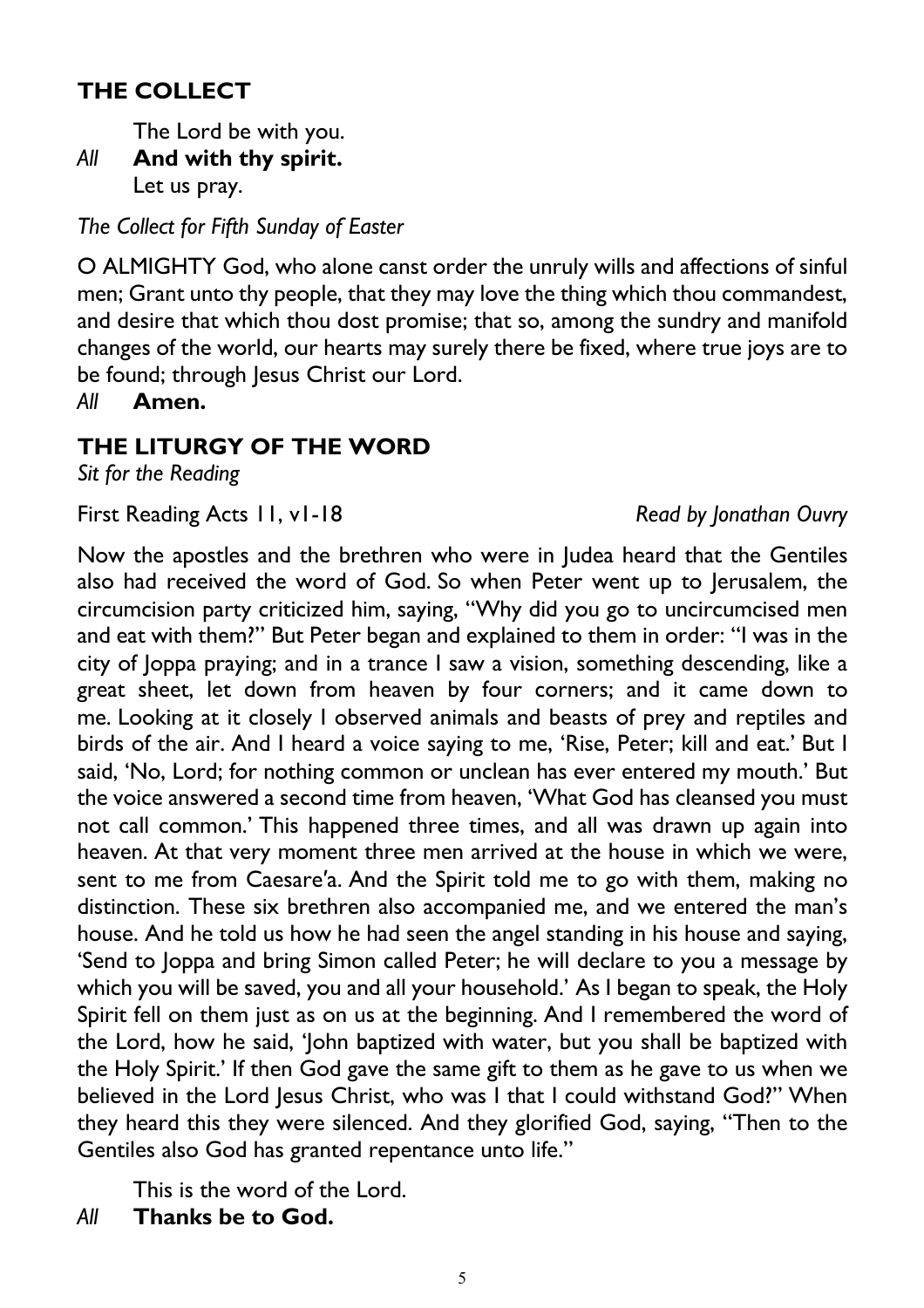#### *Stand to sing* **HYMN** NEH 374

HOW sweet the name of Jesus sounds In a believer's ear! It soothes his sorrows, heals his wounds, And drives away his fear.

It makes the wounded spirit whole, And calms the troubled breast; 'Tis manna to the hungry soul, And to the weary rest.

Dear name! the rock on which I build, My shield and hiding-place, My never-failing treasury filled With boundless stores of grace.

Jesus! my Shepherd, Brother, Friend, My Prophet, Priest, and King, My Lord, my Life, my Way, my End, Accept the praise I bring.

Weak is the effort of my heart, And cold my warmest thought; But when I see thee as thou art, I'll praise thee as I ought.

Till then I would thy love proclaim With every fleeting breath; And may the music of thy name Refresh my soul in death.

*Words: John Newton (1725-1807) Tune: ST. PETER – Alexander Reinagle (1799-1877)*

*Sit for the Reading*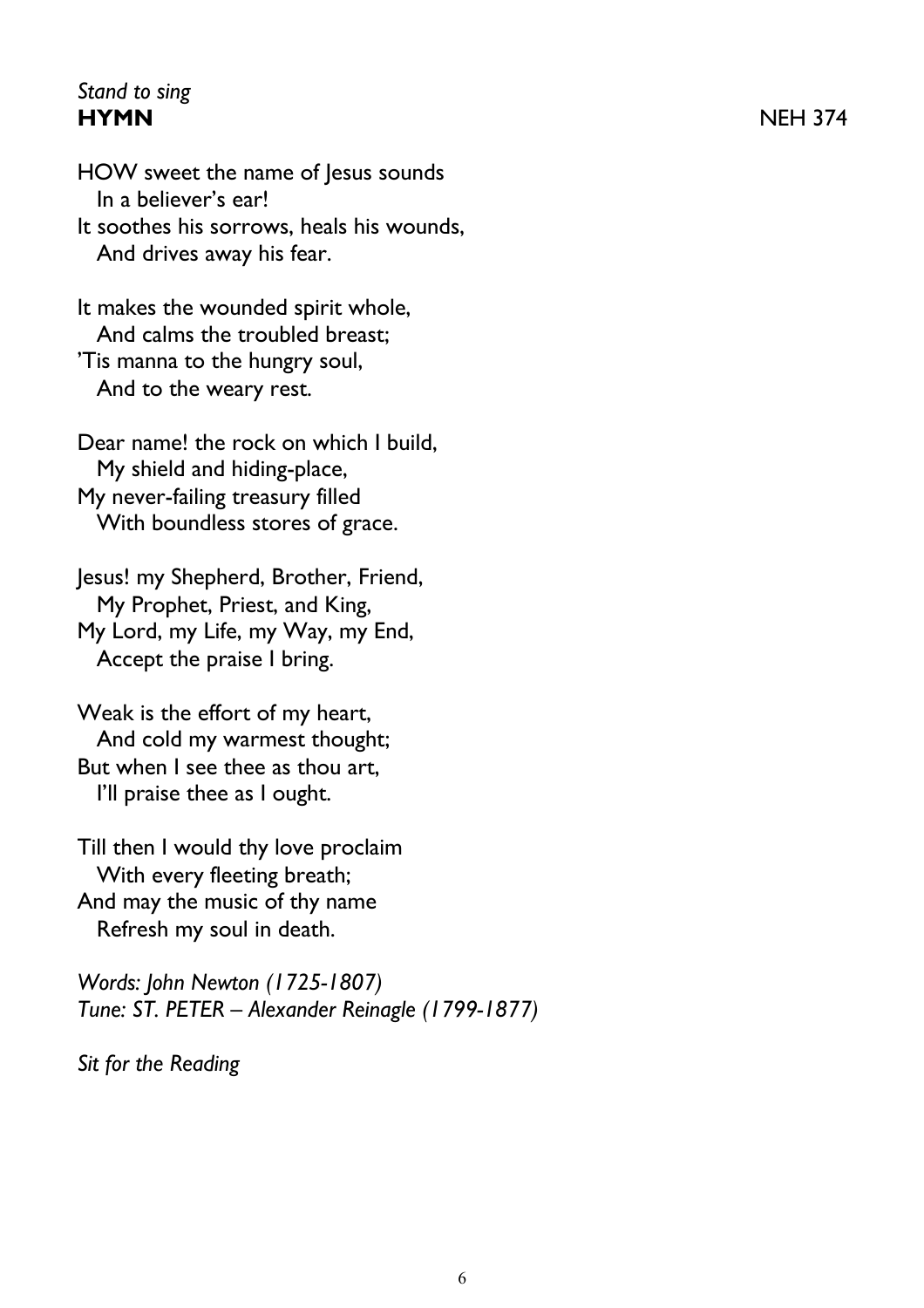Second Reading Revelation 21, v1-6 *Read by Patricia Wood*

Then I saw a new heaven and a new earth; for the first heaven and the first earth had passed away, and the sea was no more. And I saw the holy city, new Jerusalem, coming down out of heaven from God, prepared as a bride adorned for her husband; and I heard a loud voice from the throne saying, "Behold, the dwelling of God is with men. He will dwell with them, and they shall be his people, and God himself will be with them; he will wipe away every tear from their eyes, and death shall be no more, neither shall there be mourning nor crying nor pain any more, for the former things have passed away."

And he who sat upon the throne said, "Behold, I make all things new." Also he said, "Write this, for these words are trustworthy and true." And he said to me, "It is done! I am the Alpha and the Omega, the beginning and the end. To the thirsty I will give from the fountain of the water of life without payment.

This is the word of the Lord.

#### *All* **Thanks be to God.**

#### **Gradual Psalm** 148 *sung by the Choir*

O PRAISE the Lord of heaven: praise him in the height. Praise him, all ye angels of his: praise him, all his host. Praise him, sun and moon: praise him, all ye stars and light. Praise him, all ye heavens: and ye waters that are above the heavens. Let them praise the Name of the Lord: for he spake the word, and they were made; he commanded, and they were created. He hath made them fast for ever and ever: he hath given them a law which shall not be broken. Praise the Lord upon earth: ye dragons, and all deeps; Fire and hail, snow and vapours: wind and storm, fulfilling his word; Mountains and all hills: fruitful trees and all cedars; Beasts and all cattle: worms and feathered fowls; Kings of the earth and all people: princes and all judges of the world;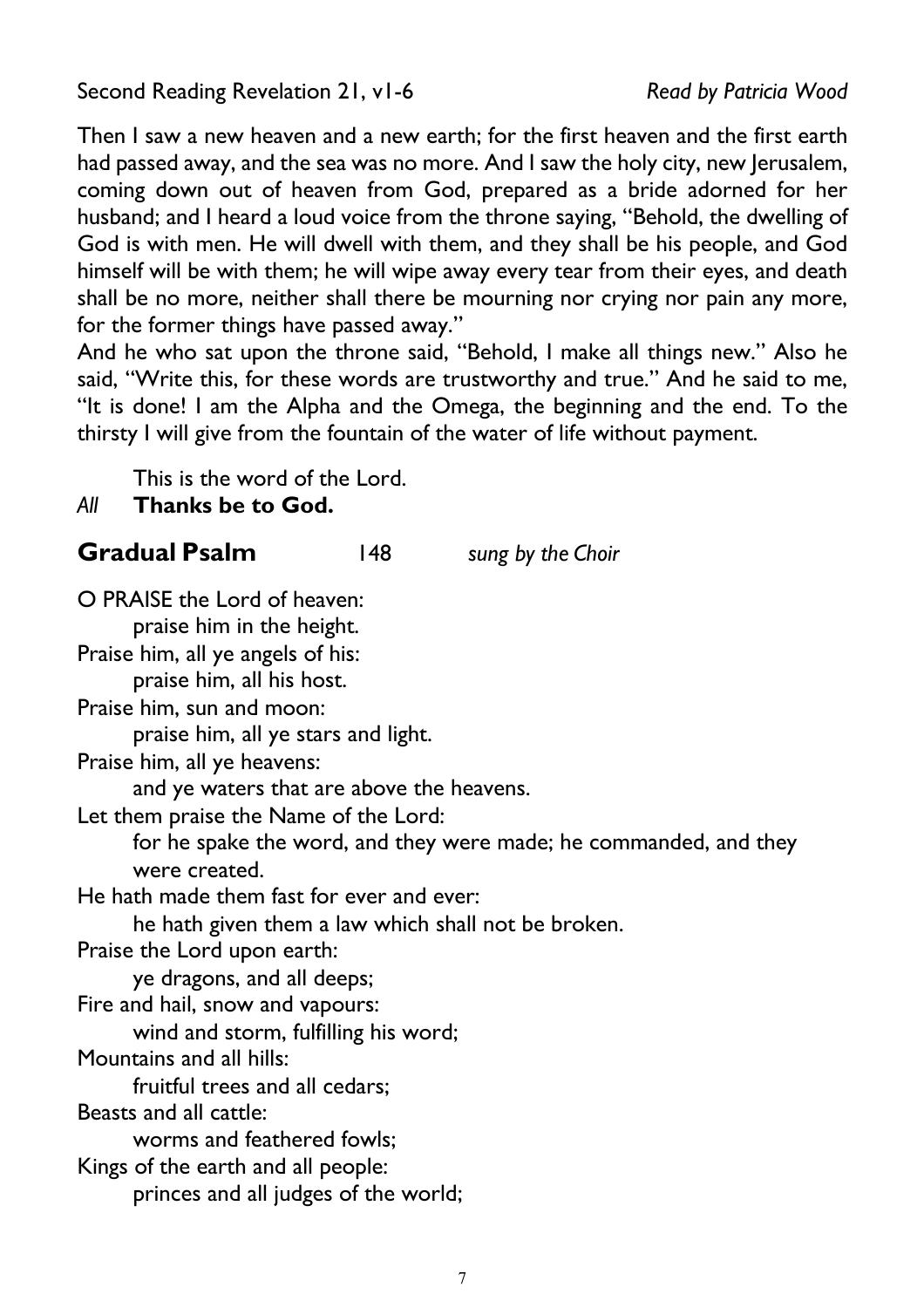Young men and maidens, old men and children, praise the Name of the Lord:

for his Name only is excellent, and his praise above heaven and earth.

He shalt exalt the horn of his people; all his saints shall praise him:

even the children of Israel, even the people the serveth him.

*Stand for the reading of the Gospel*

**GOSPEL** *Read by Marjorie Ouvry*

The Holy Gospel is written in the  $13<sup>th</sup>$  chapter of the Gospel according to Saint John beginning at the  $31^{st}$  verse.

#### *All* **Glory be to Thee, O Lord.**

When he had gone out, Jesus said, "Now is the Son of man glorified, and in him God is glorified; if God is glorified in him, God will also glorify him in himself, and glorify him at once. Little children, yet a little while I am with you. You will seek me; and as I said to the Jews so now I say to you, 'Where I am going you cannot come.' A new commandment I give to you, that you love one another; even as I have loved you, that you also love one another. By this all men will know that you are my disciples, if you have love for one another."

This is the Gospel of the Lord.

#### *All* **Praise be to Thee, O Christ.**

**SERMON** Revd James Francis Chaplain, Royal Navy

*Sit once the sermon has been introduced*

#### **THE NICENE CREED**

*Stand to say the Creed*

*All* **I believe in one God the Father almighty, maker of heaven and earth, and of all things visible and invisible: And in one Lord Jesus Christ the only-begotten Son of God, begotten of his Father before all worlds, God of God, Light of Light, very God of very God, begotten, not made, being of one substance with the Father, by whom all things were made; who for us men and for our salvation came down from heaven, and was incarnate by the Holy Ghost of the Virgin Mary,**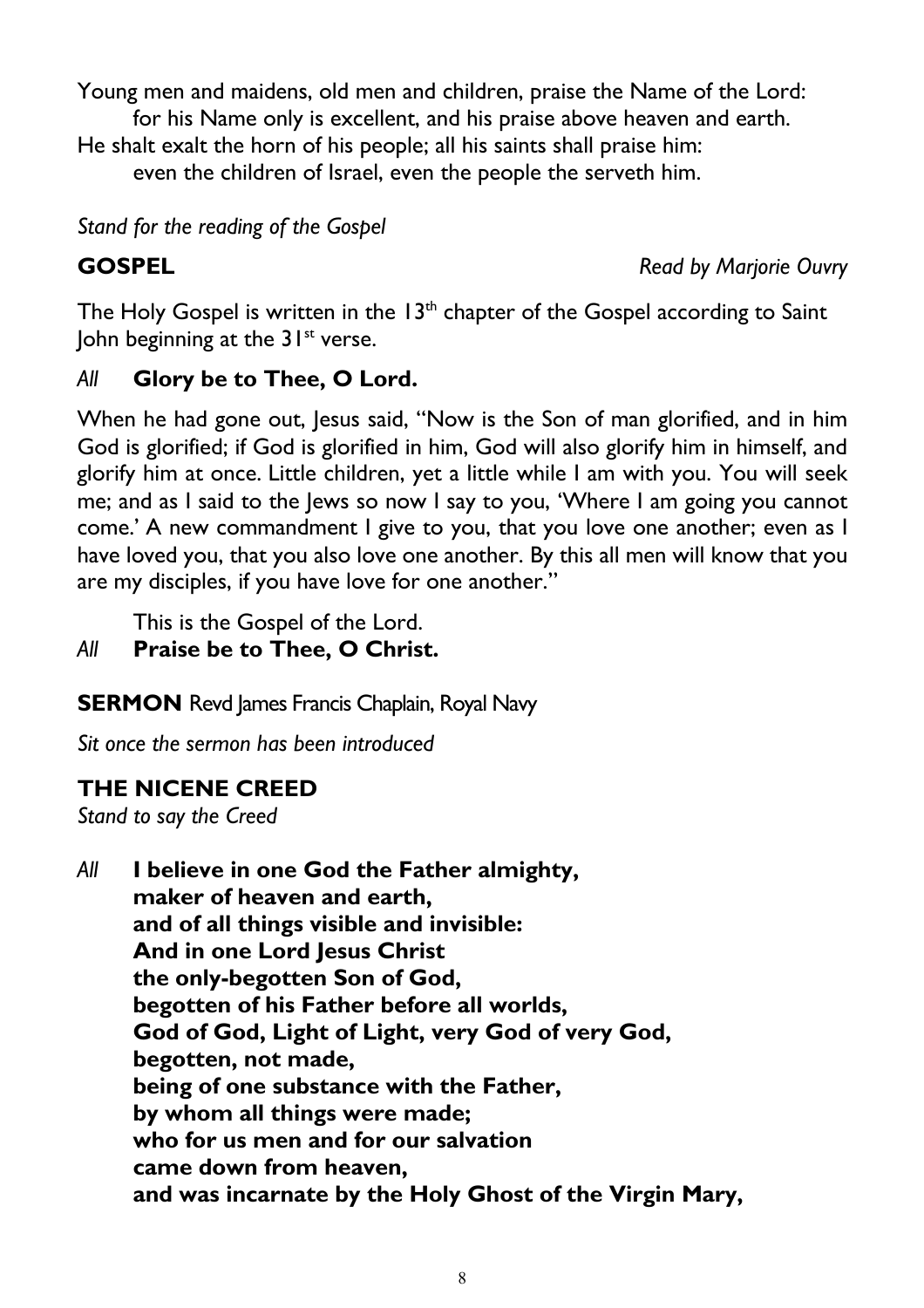**and was made man, and was crucified also for us under Pontius Pilate. He suffered and was buried, and the third day he rose again according to the Scriptures, and ascended into heaven, and sitteth on the right hand of the Father. And he shall come again with glory to judge both the quick and the dead: whose kingdom shall have no end. And I believe in the Holy Ghost, the Lord and giver of life, who proceedeth from the Father and the Son, who with the Father and the Son together is worshipped and glorified, who spake by the prophets. And I believe one catholic and apostolic Church. I acknowledge one baptism for the remission of sins. And I look for the resurrection of the dead, and the life of the world to come. Amen.**

*Sit as the Altar is prepared*

#### **THE LITURGY OF THE SACRAMENT**

*As the Altar is prepared the Choir sings and a collection is taken*

#### **Anthem**

And I saw a new heaven and a new earth; For the first heaven and first earth had passed away, And there was no more sea. And I John saw the holy city, New Jerusalem coming down from God out of heaven, Prepared as a bride adorned for her husband; And I heard a great voice out of heaven, saying: 'Behold, the tabernacle of God is with men, And he will dwell with them and they shall be his people; And God himself shall be with them and be their God; And God shall wipe away all tears from their eyes, And there shall be no more death neither sorrow nor crying, Neither shall there be any more pain, For the former things are passed away

*Words: Revelation 21: 1-4 Music: Edgar Bainton* (1880-1956)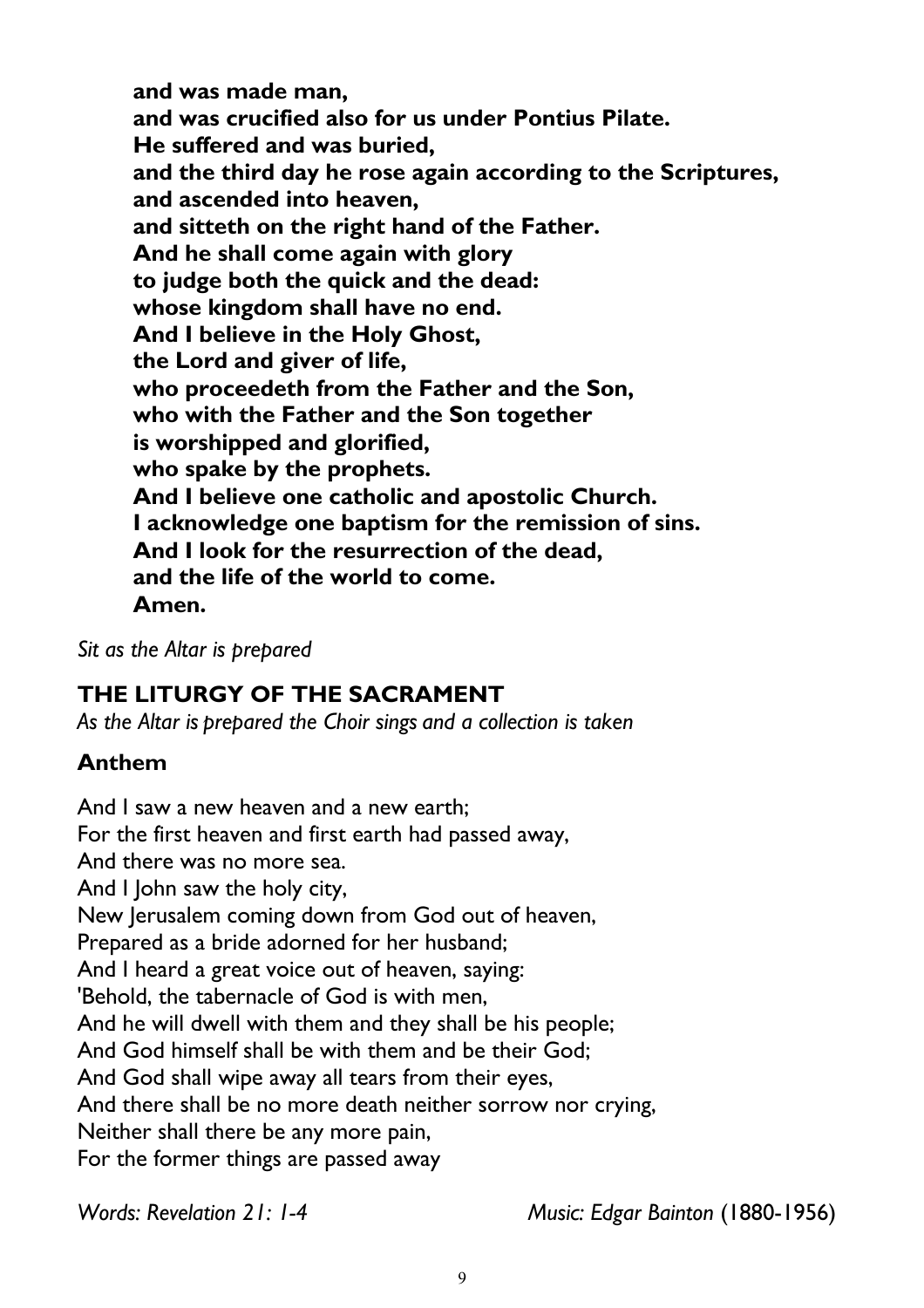#### **INTERCESSIONS**

Let us pray for the whole state of Christ's Church militant here in earth.

#### *Brief biddings are given*

Almighty and ever-living God, who by thy holy apostle hast taught us to make prayers and supplications, and to give thanks, for all men: we humbly beseech thee most mercifully to accept our alms and oblations, and to receive these our prayers, which we offer unto thy divine majesty; beseeching thee to inspire continually the universal Church with the spirit of truth, unity, and concord: and grant, that all they that do confess thy holy name may agree in the truth of thy holy word, and live in unity and godly love.

We beseech thee also to save and defend all Christian kings, princes and governors; and specially thy servant Elizabeth our Queen*,* that under her we may be godly and quietly governed: and grant unto her whole Council, and to all that are put in authority under her, that they may truly and impartially minister justice, to the punishment of wickedness and vice, and to the maintenance of thy true religion and virtue.

Give grace, O heavenly Father, to all bishops, priests and deacons, that they may both by their life and doctrine set forth thy true and lively word, and rightly and duly administer thy holy sacraments: and to all thy people give thy heavenly grace; and specially to this congregation here present; that, with meek heart and due reverence, they may hear and receive thy holy word; truly serving thee in holiness and righteousness all the days of their life.

And we most humbly beseech thee of thy goodness, O Lord, to comfort and succour all them, who in this transitory life are in trouble, sorrow, need, sickness, or any other adversity.

And we also bless thy holy name for all thy servants departed this life in thy faith and fear; beseeching thee to give us grace so to follow their good examples, that with them we may be partakers of thy heavenly kingdom.

Grant this, O Father, for Jesus Christ's sake, our only mediator and advocate. *All* **Amen.**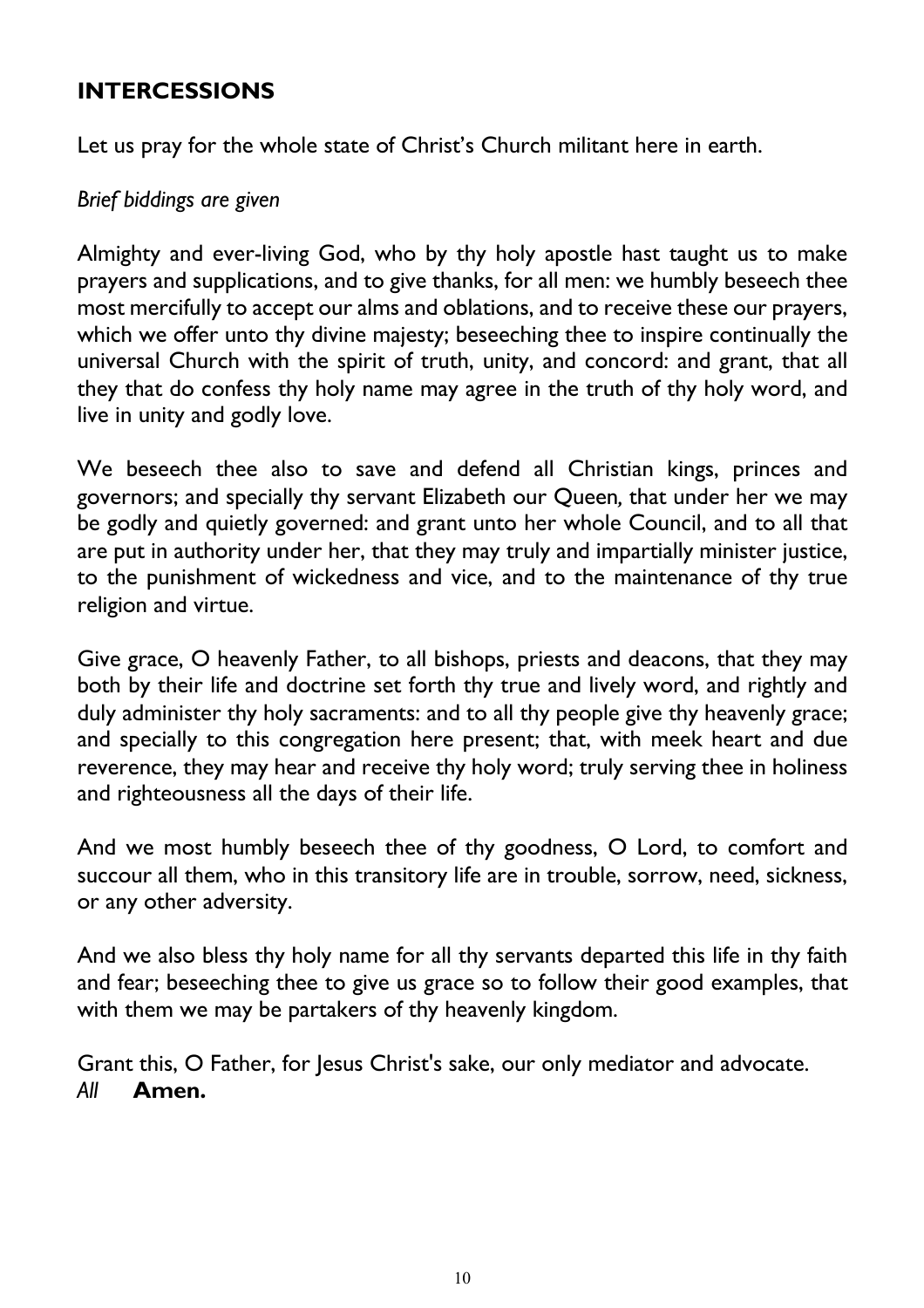*We say together the Chapel Prayer*

**O eternal Lord God, our Creator and our Judge, hear our prayer as we offer to Thee our worship and thanksgiving. Keep us mindful of those who have conducted their business on the seas in the defence of this realm; those who have worshipped in this Chapel through the centuries and those who seek now both to follow their faithful example and to spread the glorious news of Thy gospel. Preserve us in all our doings and grant us Thy continuous help. We ask this in the name of Him whose Light we follow, shining as a beacon across the ocean of our life, even Jesus Christ our Lord. Amen.**

*All sing*

 **O Trinity of love and power, Our brethren shield in danger's hour; From rock and tempest, fire and foe, Protect them whereso'er they go: And ever let there rise to Thee Glad hymns of praise from land and sea.**

*Words: William Whiting (1825-1878) Tune: MELITA*

#### **INVITATION TO CONFESSION**

Ye that do truly and earnestly repent you of your sins, and are in love and charity with your neighbours, and intend to lead a new life, following the commandments of God, and walking from henceforth in his holy ways: draw near with faith, and take this holy sacrament to your comfort; and make your humble confession to almighty God, meekly kneeling upon your knees.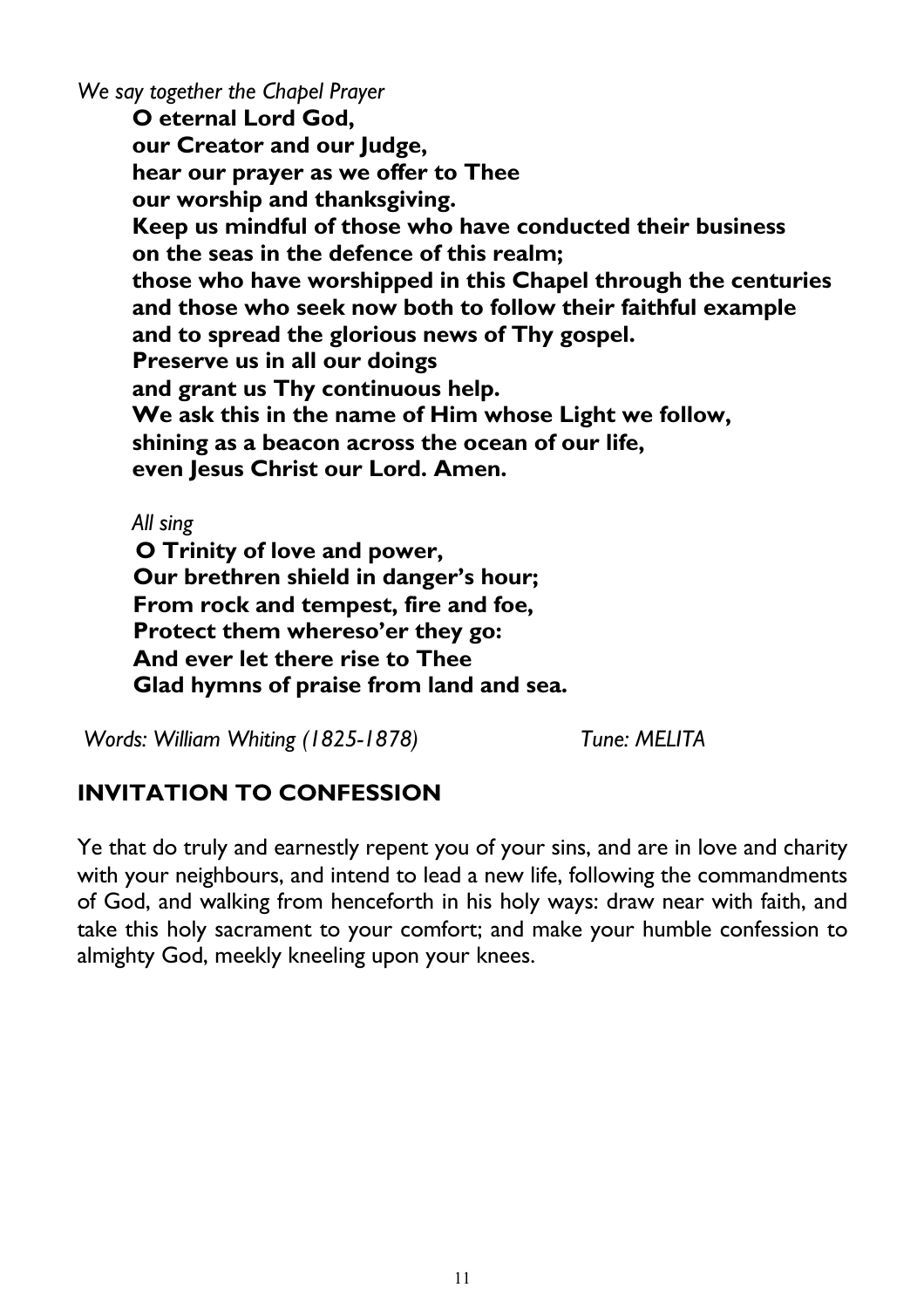#### **CONFESSION**

*All* **Almighty God, Father of our Lord Jesus Christ, maker of all things, judge of all men: we acknowledge and bewail our manifold sins and wickedness, which we, from time to time, most grievously have committed, by thought, word and deed, against thy divine majesty, provoking most justly thy wrath and indignation against us. We do earnestly repent, and are heartily sorry for these our misdoings; the remembrance of them is grievous unto us; the burden of them is intolerable. Have mercy upon us, have mercy upon us, most merciful Father; for thy Son our Lord Jesus Christ's sake, forgive us all that is past; and grant that we may ever hereafter serve and please thee in newness of life, to the honour and glory of thy name; through Jesus Christ our Lord.**

*All* **Amen.**

#### **ABSOLUTION**

Almighty God, our heavenly Father, who of his great mercy hath promised forgiveness of sins to all them that with hearty repentance and true faith turn unto him: have mercy upon you; pardon and deliver you from all your sins; confirm and strengthen you in all goodness; and bring you to everlasting life; through Jesus Christ our Lord.

*All* **Amen.**

#### **THE COMFORTABLE WORDS**

Hear what comfortable words our Saviour Christ saith unto all that truly turn to him: Come unto me, all that travail and are heavy laden, and I will refresh you. *Matthew 11.28*

So God loved the world, that he gave his only-begotten Son, to the end that all that believe in him should not perish, but have everlasting life. *John 3.16*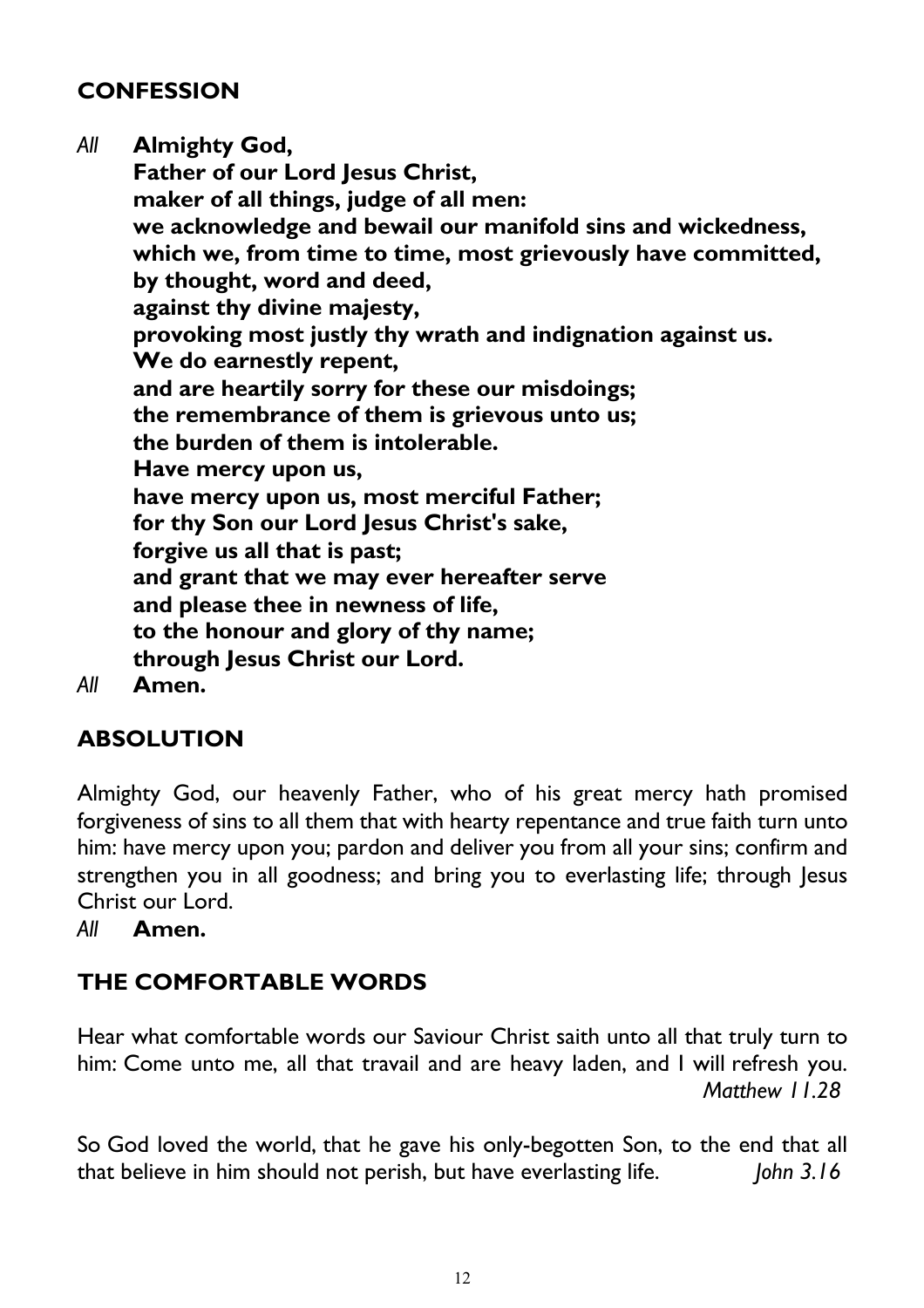#### **PREFACE**

The Lord be with you

*All* **and with thy spirit.**

Lift up your hearts.

#### *All* **We lift them up unto the Lord.**

Let us give thanks unto our Lord God.

#### *All* **It is meet and right so to do.**

It is very meet, right and our bounden duty, that we should at all times, and in all places, give thanks unto thee, O Lord, holy Father, almighty, everlasting God.

Therefore with angels and archangels, and with all the company of heaven, we laud and magnify thy glorious name, evermore praising thee, and singing:

Sanctus, sanctus, sanctus Dominus Deus Sabaoth. Pleni sunt coeli et terra gloria tua. Hosanna in excelsis. *Holy, holy, holy, Lord God of hosts, heaven and earth are full of thy glory. Glory be to thee, O Lord most high.* Benedictus qui venit in nomine Domini. Hosanna in excelsis. *Blessed is he that cometh in the name of the Lord. Hosanna in the highest.*

### **PRAYER OF HUMBLE ACCESS**

*All* **We do not presume to come to this thy table, O merciful Lord, trusting in our own righteousness, but in thy manifold and great mercies. We are not worthy so much as to gather up the crumbs under thy table. But thou art the same Lord, whose property is always to have mercy: grant us therefore, gracious Lord, so to eat the flesh of thy dear Son Jesus Christ, and to drink his blood, that our sinful bodies may be made clean by his body, and our souls washed through his most precious blood, and that we may evermore dwell in him, and he in us. Amen.**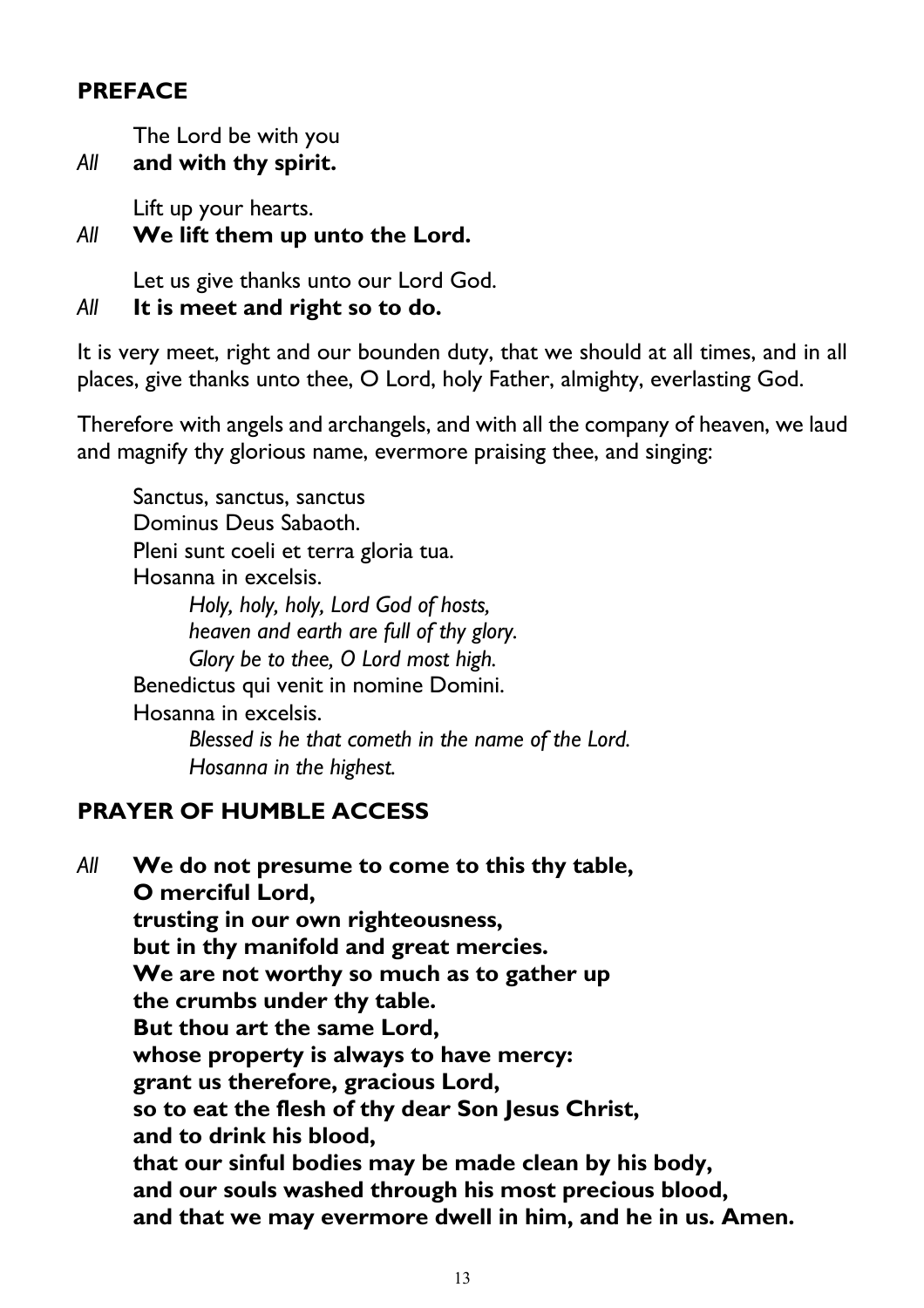14

### **PRAYER OF CONSECRATION**

Almighty God, our heavenly Father, who of thy tender mercy didst give thine only Son Jesus Christ to suffer death upon the cross for our redemption; who made there (by his one oblation of himself once offered) a full, perfect and sufficient sacrifice, oblation and satisfaction for the sins of the whole world; and did institute, and in his holy gospel command us to continue, a perpetual memory of that his precious death, until his coming again: Hear us, O merciful Father, we most humbly beseech thee; and grant that we receiving these thy creatures of bread and wine, according to thy Son our Saviour Jesus Christ's holy institution, in remembrance of his death and passion, may be partakers of his most blessed body and blood: who, in the same night that he was betrayed, took bread; and, when he had given thanks, he brake it, and gave it to his disciples, saying, Take, eat; this is my body which is given for you: do this in remembrance of me. Likewise after supper he took the cup; and, when he had given thanks, he gave it to them, saying, Drink ye all of this; for this is my blood of the new testament, which is shed for you and for many for the remission of sins: do this, as oft as ye shall drink it, in remembrance of me.

*All* **Amen.**

#### **AGNUS DEI** *The Choir sings*

Agnus Dei, qui tollis peccata mundi, miserere nobis. *O Lamb of God, that takest away the sins of the world, have mercy upon us.* Agnus Dei, qui tollis peccata mundi, dona nobis pacem. *O Lamb of God, that takest away the sins of the world, grant us peace.*

*The President receives Communion.*

*Members of the congregation are invited to come forward to receive Communion or a Blessing. The Communion and the Blessing are given and received in silence. Please follow the directions of the stewards.*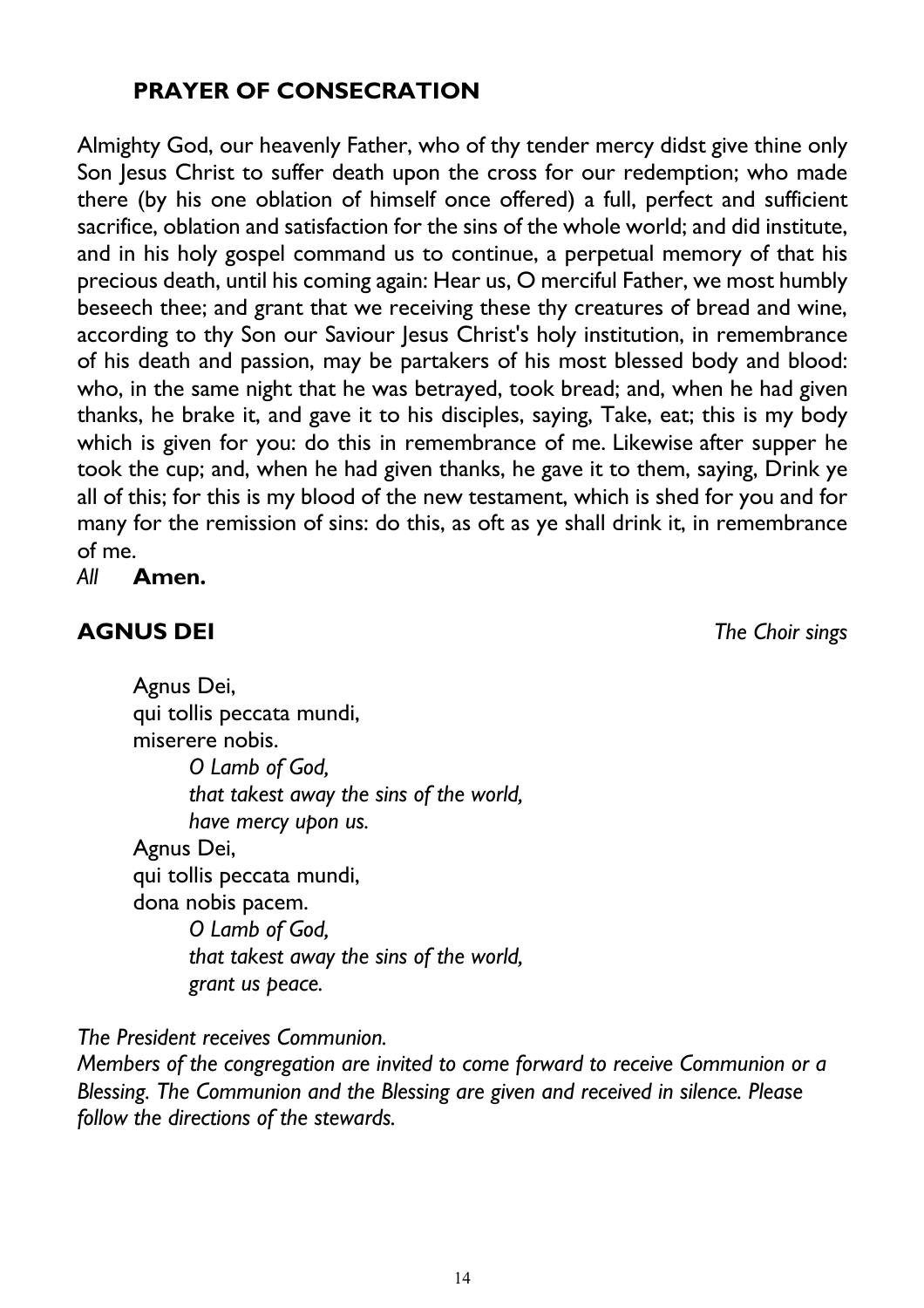#### **DURING COMMUNION** *music is played*

#### **THE LORD'S PRAYER**

As our Saviour Christ hath commanded and taught us, we are bold to say

*All* **Our Father, which art in heaven, hallowed be thy name; thy kingdom come; thy will be done, in earth as it is in heaven. Give us this day our daily bread. And forgive us our trespasses, as we forgive them that trespass against us. And lead us not into temptation; but deliver us from evil. For thine is the kingdom, the power and the glory, for ever and ever. Amen.**

#### **PRAYER AFTER COMMUNION**

Almighty and ever-living God, we most heartily thank thee, for that thou dost vouchsafe to feed us, who have duly received these holy mysteries, with the spiritual food of the most precious body and blood of thy Son our Saviour Jesus Christ; and dost assure us thereby of thy favour and goodness towards us; and that we are very members incorporate in the mystical body of thy Son, which is the blessed company of all faithful people; and are also heirs through hope of thy everlasting kingdom, by the merits of the most precious death and passion of thy dear Son. And we most humbly beseech thee, O heavenly Father, so to assist us with thy grace, that we may continue in that holy fellowship, and do all such good works as thou hast prepared for us to walk in; through Jesus Christ our Lord, to whom, with thee and the Holy Ghost, be all honour and glory, world without end. *All* **Amen.**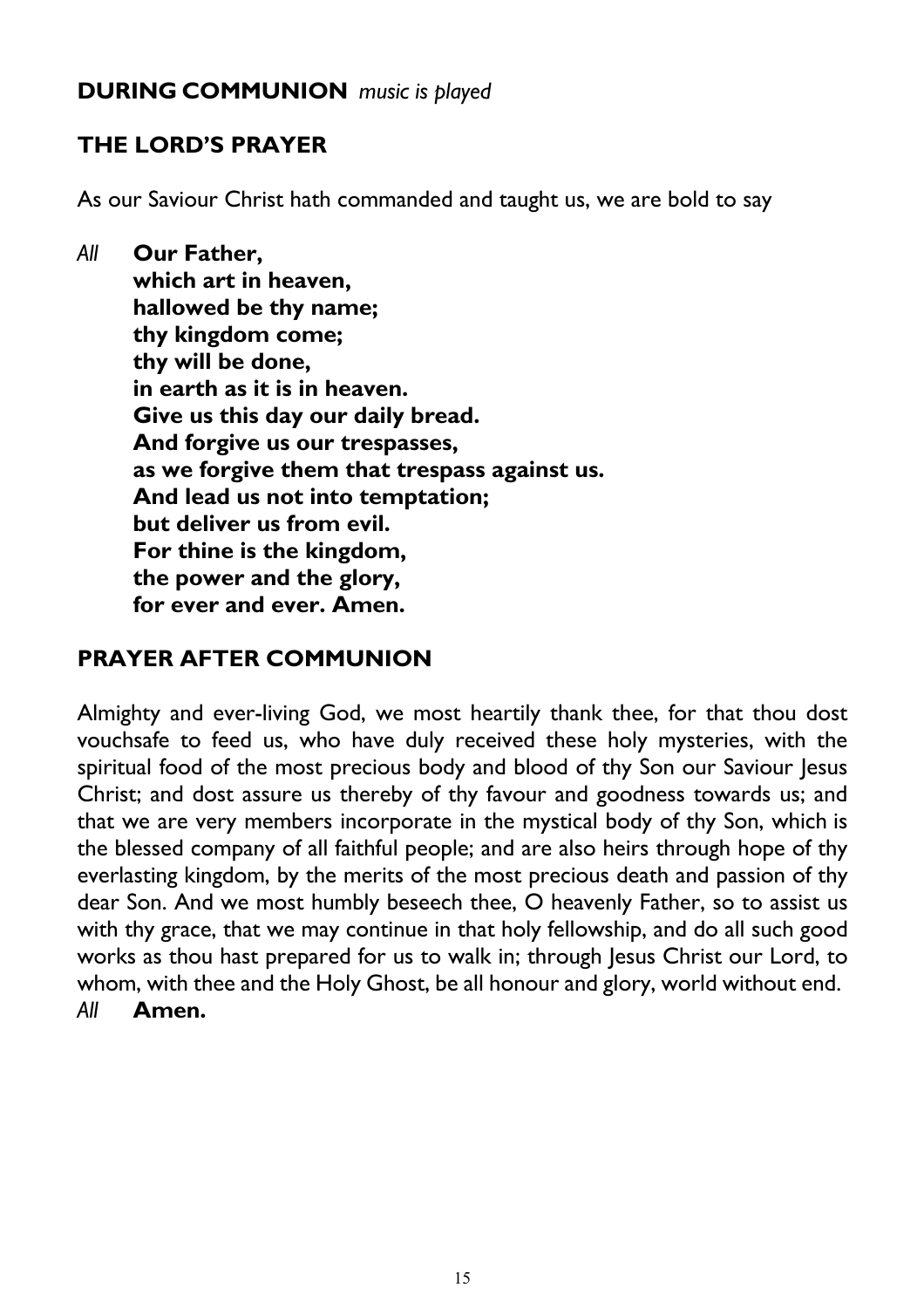#### **GLORIA IN EXCELSIS**

*Please stand as the Choir sings*

Gloria in excelsis Deo, et in terra pax hominibus bonae voluntatis. Laudamus te, benedicimus te, adoramus te, glorificamus te. Gratias agimus tibi propter magnam gloriam tuam. *Glory be to God on high, and in earth peace, good will towards men. We praise thee, we bless thee, we worship thee, we glorify thee, we give thanks to thee for thy great glory.* Domine Deus, Rex coelestis, Deus pater omnipotens. Domine Fili unigenite Jesu Christe, Domine Deus, Agnus Dei, Filius Patris, qui tollis peccata mundi, miserere nobis, suscipe deprecationem nostram. Qui sedes ad dexteram patris, miserere nobis. *O Lord God, heavenly King, God the Father almighty. O Lord, the only-begotten Son, Jesus Christ: O Lord God, Lamb of God, Son of the Father, that takest away the sins of the world, have mercy upon us. Thou that takest away the sins of the world, receive our prayer. Thou that sittest at the right hand of God the Father, have mercy upon us.* Quoniam tu solus sanctus, tu solus Dominus. Tu solus altissimus, Jesu Christe, cum Sancto Spiritu in gloria Dei Patris. Amen

*For thou only art holy; thou only art the Lord; thou only, O Christ, with the Holy Ghost, art the Most High, in the glory of God the Father. Amen.*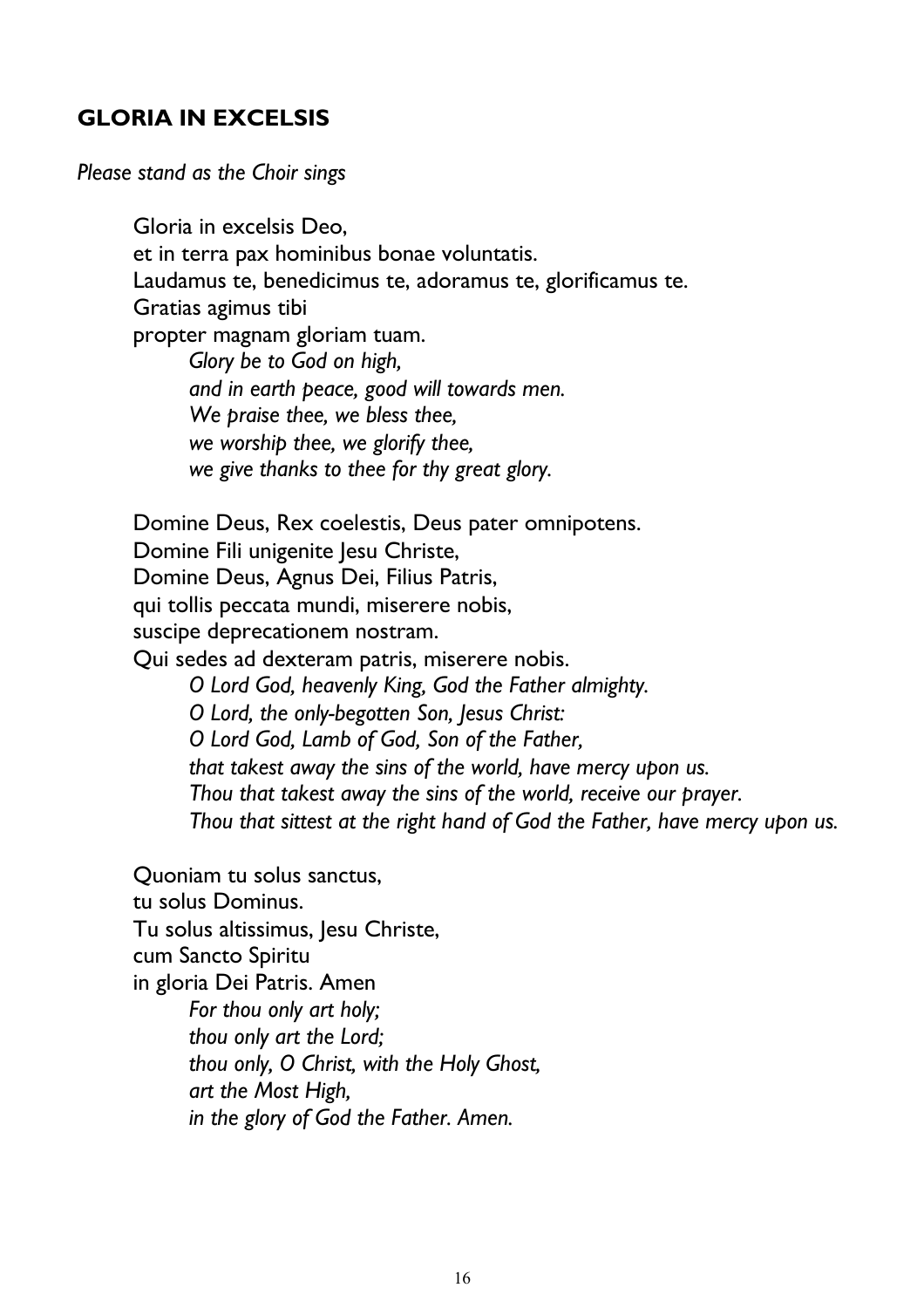#### **NOTICES**

#### **THE DISMISSAL**

#### **BLESSING**

The peace of God, which passeth all understanding, keep your hearts and minds in the knowledge and love of God, and of his Son Jesus Christ our Lord: and the blessing of God almighty, the Father, the Son, and the Holy Ghost, be amongst you and remain with you always.

#### *All* **Amen.**

**HYMN** NEH 486

WE have a gospel to proclaim, Good news for men in all the earth, The gospel of a Saviour's name: We sing his glory, tell his worth. Tell of his birth at Bethlehem, Not in a royal house or hall, But in a stable dark and dim: The Word made flesh, a light for all. Tell of his death at Calvary, Hated by those he came to save, In lonely suff'ring on the cross: For all he loved, his life he gave. Tell of that glorious Easter morn, Empty the tomb, for he was free:

He broke the power of death and hell That we might share his victory.

Tell of his reign at God's right hand, By all creation glorified:

He sends his Spirit on his Church, To live for him, the Lamb who died.

Now we rejoice to name him King: Jesus is Lord of all the earth.

This gospel message we proclaim; We sing his glory, tell his worth.

*Words: Edward Burns b.1938 Tune: FULDA – William Gardiner in Sacred Melodies 1815*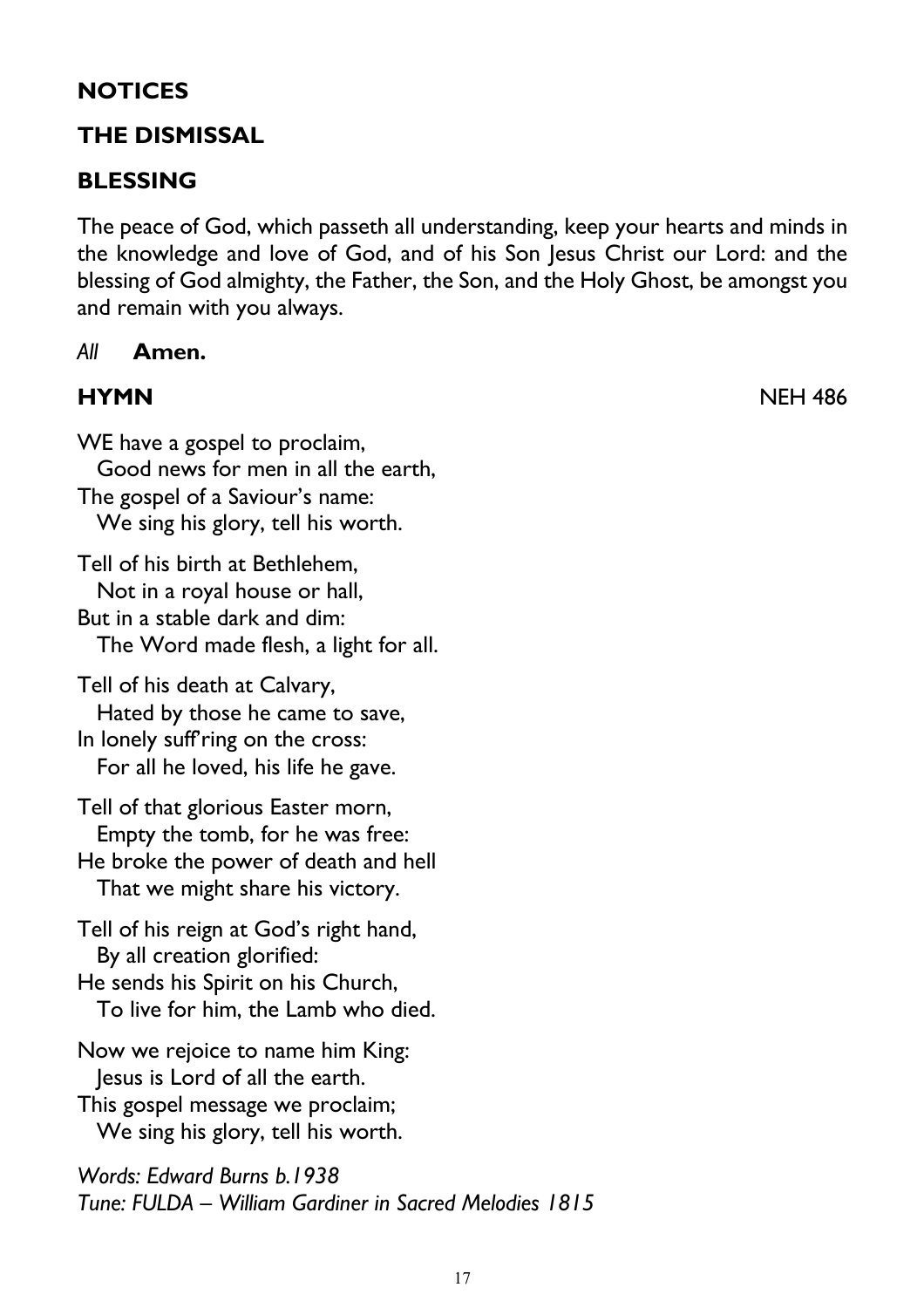#### **DISMISSAL**

Go in peace, to love and serve the Lord.<br>All **In the name of Christ. Amen.** *All* **In the name of Christ. Amen.**

# **VOLUNTARY**

Percy Whitlock (1903-1946)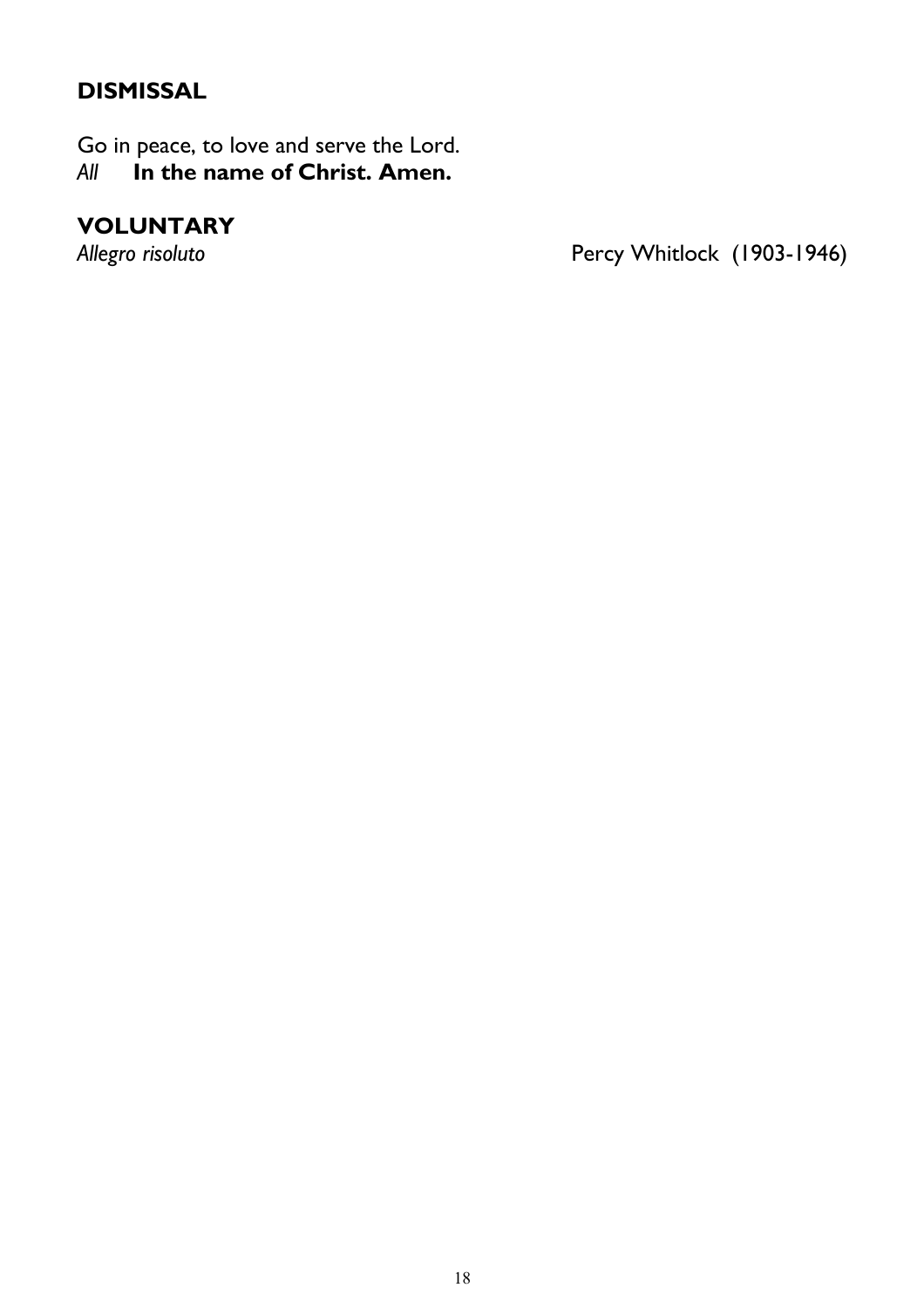#### **The Old Royal Naval College Chapel Fund (Reg Charity No 1073436)**

For both UK Tax payers and Non-Tax payers willing to donate money by means of a Bank Standing Order please complete the following form and take/send it to your Bank for processing. Alternatively use the payment details to create a Standing Order with your Bank on-line.

| <b>STANDING ORDER FORM</b>                           |                                                              |
|------------------------------------------------------|--------------------------------------------------------------|
| To:                                                  |                                                              |
|                                                      |                                                              |
|                                                      |                                                              |
|                                                      |                                                              |
| <b>Please pay: TSB Bank plc</b>                      |                                                              |
|                                                      | <b>Sort Code: 30-93-70 Account No: 00415076</b>              |
|                                                      | <b>Account Name:</b> The Old Royal Naval College Chapel Fund |
|                                                      |                                                              |
|                                                      |                                                              |
| delete as required)<br><b>Account to be debited:</b> | Every *week/*month/*year commencing: (dd/mm/yyyy) (*Please   |
|                                                      |                                                              |
|                                                      |                                                              |
|                                                      | This is a new*/replacement*/additional* standing order       |
| (*Please delete as required)                         |                                                              |
|                                                      |                                                              |
|                                                      |                                                              |

19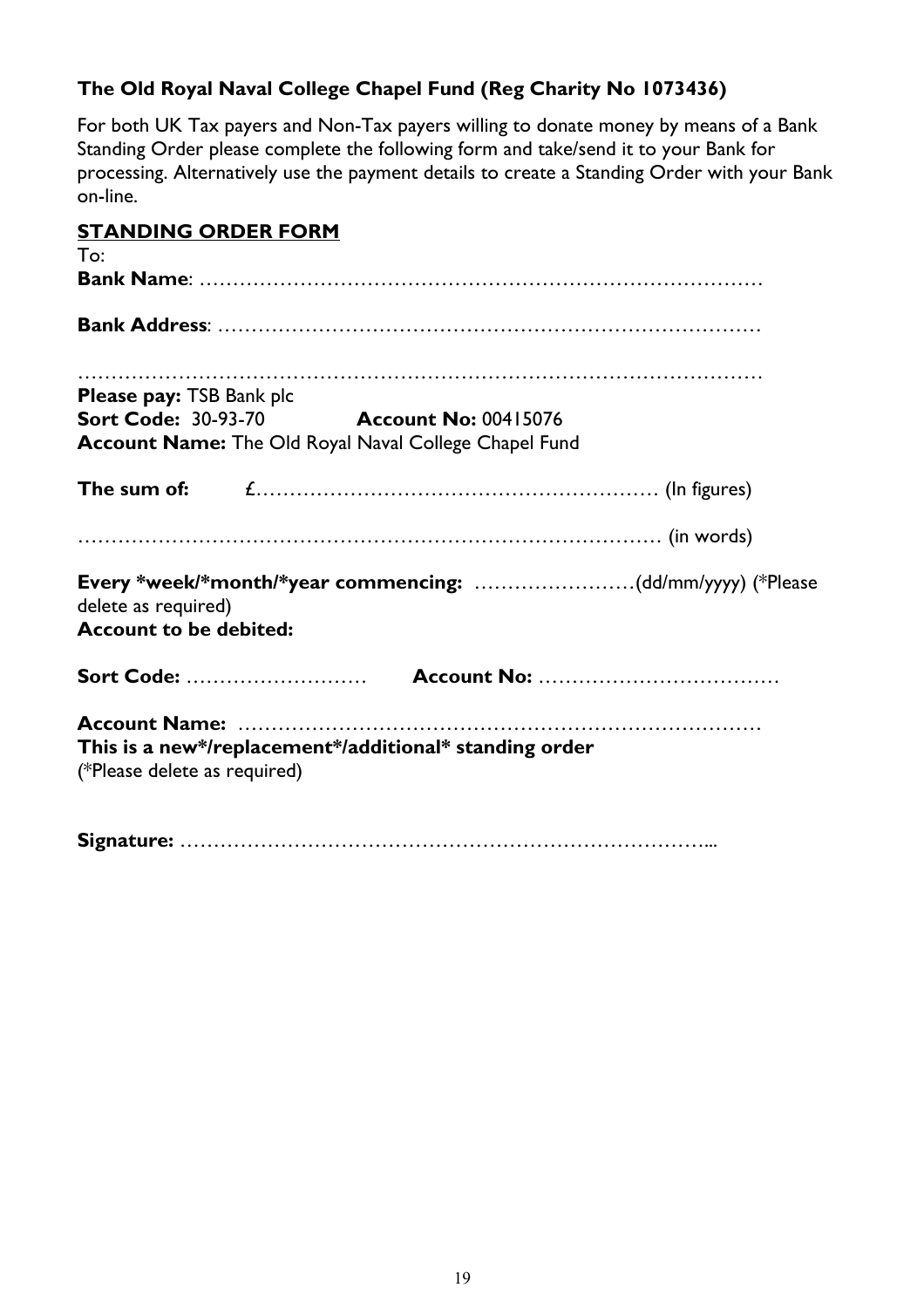#### **The Old Royal Naval College Chapel Fund Gift Aid Scheme for UK Tax Payers**

Your donation is boosted by 25p for every  $\pounds 1$  you donate. Since we are a Charity, Gift Aid is reclaimed by us from the tax you pay for the current tax year.

Money donated using the yellow envelopes available in the Chapel marked with your name, address and date is eligible for Gift Aid without a consent form.

Tax Payers willing to donate money by means of a Bank Standing Order are asked to complete the following Consent Form, detach it from the adjacent Standing Order form and give to a Chapel representative or e-mail to ornccgiftaidofficer@gmail.com

Those wishing to donate using their Credit or Debit Card are asked to complete the following Consent form and return it as above to enable us to relate your donation to your name and address.

#### **GIFT AID CONSENT FORM**

Your name and address are needed to identify you as a current UK taxpayer.

**Data Protection**: The information you give will be held securely and only used for making a Gift Aid claim. It will not be used for marketing nor shared with, or sold to, any other organisation.

#### **Declaration:**

I wish to Gift Aid any donations I make today or in the future to The Old Royal Naval College Chapel Fund.

I am a UK taxpayer and understand that if I pay less Income Tax and/or Capital Gains Tax than the amount of Gift aid claimed on all my donations, it is my responsibility to pay any difference.

| Name or e-mail given to Chapel |  |  |
|--------------------------------|--|--|
|                                |  |  |

**Signature:** ……………………………………………………………………………

Please notify us if in the future you wish to cancel this declaration, change your name or home address or if you no longer pay sufficient tax to cover your donation.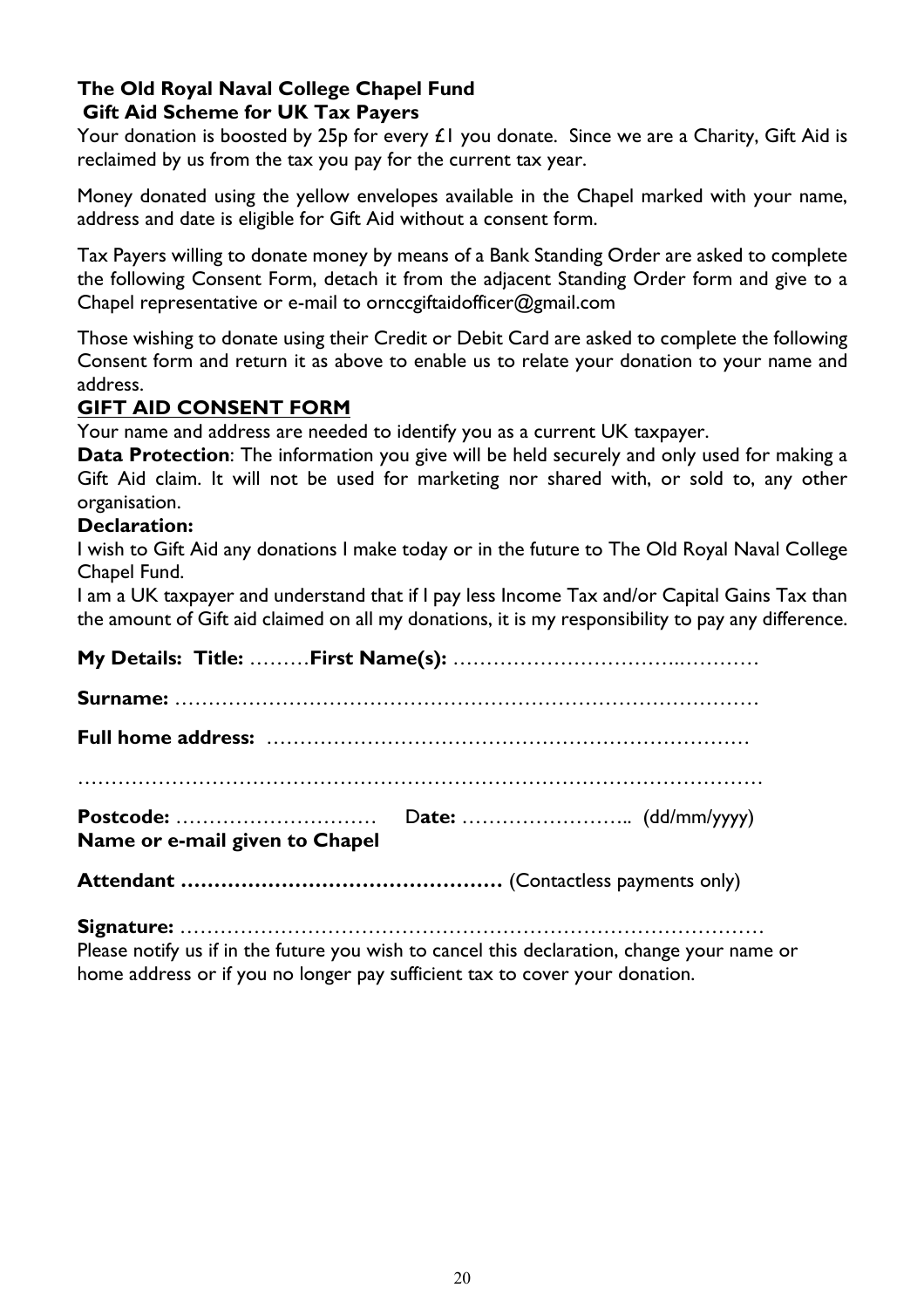## **Notices**

**CHARITY OF THE MONTH:** Our Charity of the Month has for many years concerned the Chapel's connection with the sea and sailors. We alternate between three, and this month we will be supporting "The Mission to Seafarers".

90% of all we use reaches this country by sea. This charity cares for the people who face the challenging task of bringing goods to our shores. It has been particularly difficult for them during the pandemic - stuck in ports on the other side of the world with shore leave cancelled. Please give generously.

#### **FLOWERS:** Christine Bevan

**FOODBANK:** Please continue to support the foodbank. Foodbank use has increased significantly due to the pandemic.

There is a drop-off point in your local supermarket or at St Michael's Church, 1 Pond Road, London SE3 9JL on Tuesdays 10-11.30am. (Note new drop off times at the church) Non-perishable foods and toiletries greatly appreciated. Information on donating food and money on the foodbank website: https://greenwich.foodbank.org.uk/

**EVENSONG MONDAY AT 5.30PM:** Music this week: *Os Justi* by Bruckner*, Responses* by Smith*, Magnificat and Nunc Dimittis in E* by Murrill and *Dilectus meus mihi* by Francis Grier.

**UKRAINE CRISIS:** The Trustees of the Chapel Fund have on behalf of the congregation made a donation of £1000 to the Ukraine Humanitarian Appeal which the Disasters Emergency Committee has set up to provide assistance to people suffering the consequences of the Russian invasion. Individual donations may be made through www.dec.org.uk.

**WEDDING AND BAPTISM ENQUIRIES:** For Weddings, please contact the Chapel Manager. For Baptism, the Assistant Chaplain.

**CHAPEL MAILING LIST:** For those who would like to receive the Chapel's weekly email containing the weekly sheet for Sunday's service and any sermon notes or messages from the Chaplain please send your first and last name and email to Sofia, our chapel secretary at ornccsecretary@icloud.com with the subject line **Chapel Mailing List**.